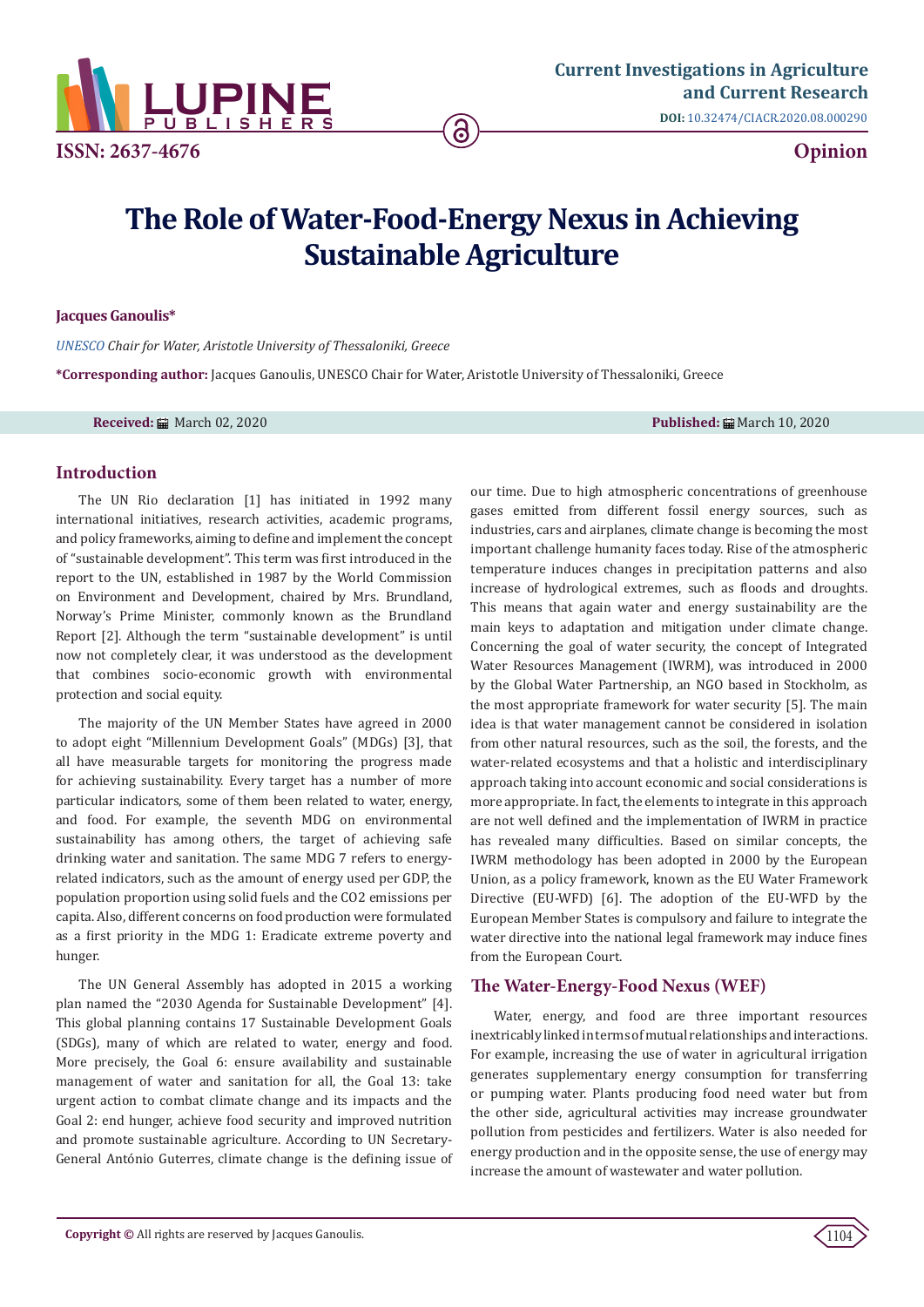The Latin name "nexus" means a knot or a link and it has been used during the last few years to express the strong relationship between water, energy and food. In fact, the water-energy-food (WEF) nexus was mentioned by the World Economic Forum in 2011, as the most important issue for sustainable development [7]. In the real world, there are three main issues related to this "nexus":

The word "nexus" indicates our inability to understand and define the integrated process linking water, energy, and food

b. From the scientific point of view, "nexus" means that we don't know how to assess, represent and predict the consequences of linking water, energy, and food

c. In relation to governance, "nexus" represents our inability to build up institutions, able to manage in coordinated approach water, energy and food.

According to FAO [8], the three elements that are included in the nexus are not sufficient to guarantee sustainability; it is necessary next to the water, energy, and food to add some other equally important issues, such as the environment, the land use and the climate change. Also, the challenge to secure by the nexus local livelihoods and the human rights to water and food was pointed out [9]. If we enlarge the meaning of the nexus by considering the SDGs achievement [10], then the differentiation between the nexus and the IWRM framework becomes narrow and not easily understood.

## **The Unique Role of Water**

Specialists in one particular discipline among the three that are included in the nexus usually claim that their domain of expertise is more important and that their discipline dominates the other two. In every real problem involving the nexus, there are winners and losers between those three. For example, huge agricultural food production in Greece and other parts of the world has been obtained by the overuse of groundwater resources for irrigation water and intensive consumption of energy. In some areas, groundwater levels were greatly decreased and groundwater aquifers have been depleted. If water security is at risk and water availability is critical, no other resource of the nexus, i.e. energy or food can survive. In conclusion, water is the "sine qua non" (without which nothing) element that is the origin of life and the necessary support for the existence of terrestrial and aquatic ecosystems.

# **Towards A Hydro-Centric Nexus for Sustainable Agriculture**

The "nexus" problem is very complex and almost unsolvable even if it is formulated in mathematical terms. It is a multi-objective, multidimensional and non-stationary problem consisting of the following three objectives, namely water, energy, and food. These

three objectives are linked together and everyone is a function of many variables, such as space, the time, the cost, the environmental impact, the kind of energy resource (fossil, nuclear, renewable) and the hydrological conditions. For any particular case study, the aim is to maximize food (agricultural production) and minimize the costs, and the amount of water and energy. This is a multi-objective optimization problem that mathematically hasn't a unique optimum solution. Mathematically, only one objective can be optimized, e.g. agricultural production corresponding to the minimum cost. By considering all three variables together, the risk consists of overusing the available water resources and energy in order to maximize food. This is obviously non-sustainable agriculture. Apart from the unique property of water as being a source of life, water is not only a "renewable" but also a "recyclable" resource, through the process of precipitation and evaporation in the hydrological water cycle. Water resources can also be naturally stored in the form of groundwater resources, in contrast to solar power and wind energy that are good renewable resources but without natural storage capabilities.

As a conclusion, the hydro-centric nexus paradigm for sustainable agriculture we are proposing, consists of evaluating first the long-term renewable and stored water resources potential and then, examine only nexus alternative solutions that respect the water security.

## **References**

- 1. [UN Resolution \(1992\) The Rio declaration on environment and](https://www.un.org/en/development/desa/population/migration/generalassembly/docs/globalcompact/A_CONF.151_26_Vol.I_Declaration.pdf) development
- 2. [Brundtland GH \(1987\) Our Common Future. Report of the World](https://sustainabledevelopment.un.org/content/documents/5987our-common-future.pdf) [Commission on Environment and Development.](https://sustainabledevelopment.un.org/content/documents/5987our-common-future.pdf)
- 3. [Millennium Development Goals \(MDGs\) \(2000\) Integrated Water](https://www.who.int/topics/millennium_development_goals/about/en/) [Resources Management.](https://www.who.int/topics/millennium_development_goals/about/en/)
- 4. [UN Resolution \(2015\) Transforming our world: the 2030 Agenda for](https://sustainabledevelopment.un.org/post2015/transformingourworld/publication) [Sustainable Development.](https://sustainabledevelopment.un.org/post2015/transformingourworld/publication)
- 5. [Global Water Partnership \(GWP\) \(2000\) Integrated Water Resources](https://www.gwp.org/globalassets/global/toolbox/publications/background-papers/04-integrated-water-resources-management-2000-english.pdf) [Management. Technical Advisory Committee \(TAC\) N04.](https://www.gwp.org/globalassets/global/toolbox/publications/background-papers/04-integrated-water-resources-management-2000-english.pdf)
- 6. European Commission (2016) Water information system for Europe. Introduction to the new EU Water Framework Directive.
- 7. [Simpson GB, Jewitt GPW \(2019\) The Development of the Water-Energy-](https://www.frontiersin.org/articles/10.3389/fenvs.2019.00008/full)[Food Nexus as a Framework for Achieving Resource Security: A Review](https://www.frontiersin.org/articles/10.3389/fenvs.2019.00008/full) [Front Environ Sci 7: 8.](https://www.frontiersin.org/articles/10.3389/fenvs.2019.00008/full)
- 8. [FAO \(2014\) The Water-Energy-Food Nexus A New Approach in Support](http://www.fao.org/policy-support/resources/resources-details/en/c/421718/) [of Food Security and Sustainable Agriculture.](http://www.fao.org/policy-support/resources/resources-details/en/c/421718/)
- 9. [Hoff H \(2011\) "Understanding the Nexus," in Background Paper for the](https://www.water-energy-food.org/uploads/media/understanding_the_nexus.pdf) [Bonn 2011 Conference: The Water, Energy and Food Security Nexus.](https://www.water-energy-food.org/uploads/media/understanding_the_nexus.pdf) [Stockholm: Stockholm Environment Institute.](https://www.water-energy-food.org/uploads/media/understanding_the_nexus.pdf)
- 10. Salam PA, Pandey VP, Shrestha S, Anal AK (2017) The need for the nexus approach. In Water-Energy-Food Nexus: Principles and Practices, (eds.). P Abdul Salam, S Shrestha, V Prasad Pandey.